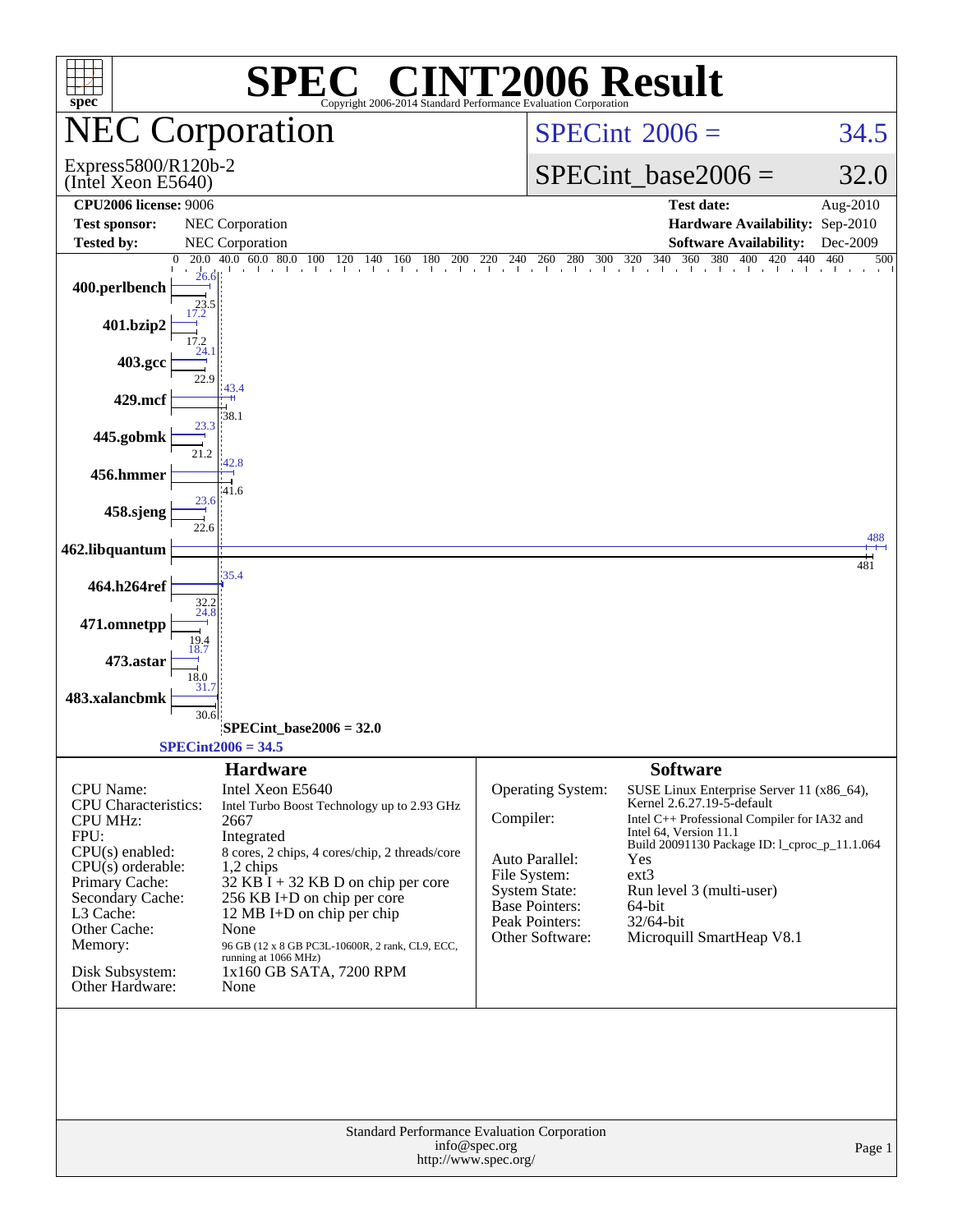

# NEC Corporation

(Intel Xeon E5640) Express5800/R120b-2  $SPECint2006 = 34.5$  $SPECint2006 = 34.5$ 

# SPECint base2006 =  $32.0$

**[CPU2006 license:](http://www.spec.org/auto/cpu2006/Docs/result-fields.html#CPU2006license)** 9006 **[Test date:](http://www.spec.org/auto/cpu2006/Docs/result-fields.html#Testdate)** Aug-2010 **[Test sponsor:](http://www.spec.org/auto/cpu2006/Docs/result-fields.html#Testsponsor)** NEC Corporation **NEC Corporation [Hardware Availability:](http://www.spec.org/auto/cpu2006/Docs/result-fields.html#HardwareAvailability)** Sep-2010 **[Tested by:](http://www.spec.org/auto/cpu2006/Docs/result-fields.html#Testedby)** NEC Corporation **[Software Availability:](http://www.spec.org/auto/cpu2006/Docs/result-fields.html#SoftwareAvailability)** Dec-2009

#### **[Results Table](http://www.spec.org/auto/cpu2006/Docs/result-fields.html#ResultsTable)**

| <b>Base</b>    |       |                |              |                |       | <b>Peak</b>    |              |                |              |                |              |
|----------------|-------|----------------|--------------|----------------|-------|----------------|--------------|----------------|--------------|----------------|--------------|
| <b>Seconds</b> | Ratio | <b>Seconds</b> | <b>Ratio</b> | <b>Seconds</b> | Ratio | <b>Seconds</b> | <b>Ratio</b> | <b>Seconds</b> | <b>Ratio</b> | <b>Seconds</b> | <b>Ratio</b> |
| 415            | 23.5  | 416            | 23.5         | 416            | 23.5  | 367            | 26.7         | 370            | 26.4         | 367            | 26.6         |
| 561            | 17.2  | 560            | 17.2         | 560            | 17.2  | 563            | 17.2         | 563            | 17.1         | 562            | 17.2         |
| 352            | 22.9  | 352            | 22.9         | 351            | 22.9  | 334            | 24.1         | 334            | 24.1         | 333            | 24.1         |
| 240            | 38.1  | 240            | 38.0         | 239            | 38.1  | 221            | 41.3         | 210            | 43.4         | 210            | 43.5         |
| 495            | 21.2  | 494            | 21.2         | 494            | 21.2  | 450            | 23.3         | 452            | 23.2         | 451            | 23.3         |
| 225            | 41.4  | 224            | 41.6         | 224            | 41.6  | 218            | 42.8         | 218            | 42.7         | 218            | 42.8         |
| 537            | 22.5  | 536            | 22.6         | 535            | 22.6  | 513            | 23.6         | 513            | 23.6         | 513            | 23.6         |
| 43.0           | 481   | 43.0           | 481          | 42.6           | 486   | 42.4           | 488          | 43.0           | 482          | 41.8           | 495          |
| 687            | 32.2  | 688            | 32.2         | 686            | 32.3  | 625            | 35.4         | 624            | 35.5         | 628            | 35.2         |
| 322            | 19.4  | 322            | 19.4         | 322            | 19.4  | 252            |              | 252            | 24.8         | 252            | 24.8         |
| 391            | 18.0  | 390            | 18.0         | 390            | 18.0  | 376            | 18.7         | 375            | 18.7         | 375            | <u>18.7</u>  |
| 225            | 30.6  | 225            |              | 225            | 30.6  | 218            |              | 218            | <u>31.7</u>  | 217            | 31.7         |
|                |       |                |              |                | 30.6  |                |              |                | 24.8<br>31.6 |                |              |

Results appear in the [order in which they were run.](http://www.spec.org/auto/cpu2006/Docs/result-fields.html#RunOrder) Bold underlined text [indicates a median measurement.](http://www.spec.org/auto/cpu2006/Docs/result-fields.html#Median)

#### **[Operating System Notes](http://www.spec.org/auto/cpu2006/Docs/result-fields.html#OperatingSystemNotes)**

'ulimit -s unlimited' was used to set the stacksize to unlimited prior to run

#### **[Platform Notes](http://www.spec.org/auto/cpu2006/Docs/result-fields.html#PlatformNotes)**

 BIOS setting: Performance/Watt: Traditional Server Class: Custom Data Reuse Optimization: Disabled

#### **[General Notes](http://www.spec.org/auto/cpu2006/Docs/result-fields.html#GeneralNotes)**

 OMP\_NUM\_THREADS set to number of cores KMP\_AFFINITY set to granularity=fine,scatter The Express5800/R120b-1 and the Express5800/R120b-2 models are electronically equivalent. The results have been measured on the Express5800/R120b-1 model.

# **[Base Compiler Invocation](http://www.spec.org/auto/cpu2006/Docs/result-fields.html#BaseCompilerInvocation)**

[C benchmarks](http://www.spec.org/auto/cpu2006/Docs/result-fields.html#Cbenchmarks): [icc -m64](http://www.spec.org/cpu2006/results/res2010q3/cpu2006-20100829-13108.flags.html#user_CCbase_intel_icc_64bit_f346026e86af2a669e726fe758c88044)

[C++ benchmarks:](http://www.spec.org/auto/cpu2006/Docs/result-fields.html#CXXbenchmarks) [icpc -m64](http://www.spec.org/cpu2006/results/res2010q3/cpu2006-20100829-13108.flags.html#user_CXXbase_intel_icpc_64bit_fc66a5337ce925472a5c54ad6a0de310)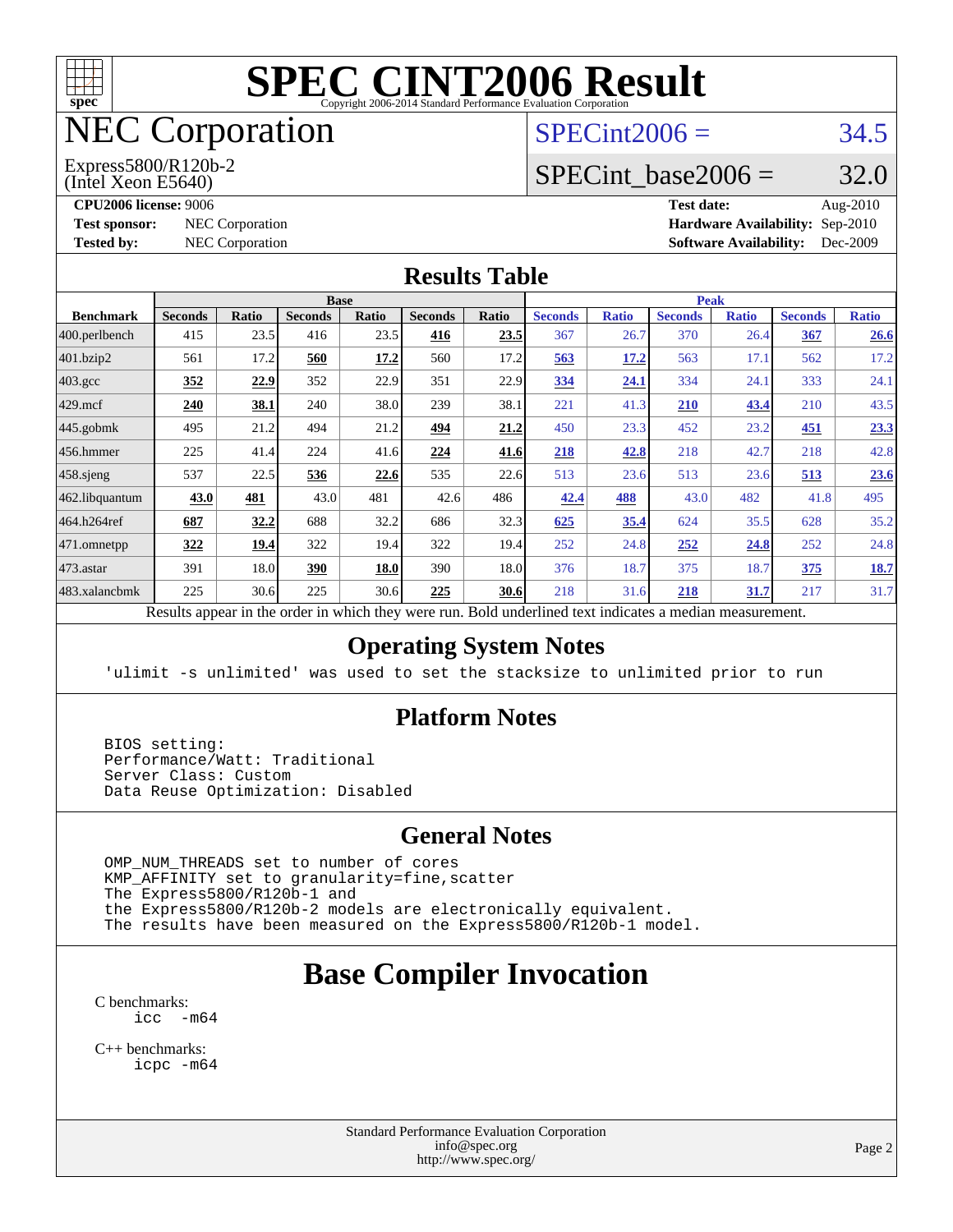

NEC Corporation

(Intel Xeon E5640) Express5800/R120b-2  $SPECint2006 = 34.5$  $SPECint2006 = 34.5$ 

SPECint base2006 =  $32.0$ 

**[CPU2006 license:](http://www.spec.org/auto/cpu2006/Docs/result-fields.html#CPU2006license)** 9006 **[Test date:](http://www.spec.org/auto/cpu2006/Docs/result-fields.html#Testdate)** Aug-2010 **[Test sponsor:](http://www.spec.org/auto/cpu2006/Docs/result-fields.html#Testsponsor)** NEC Corporation **NEC Corporation [Hardware Availability:](http://www.spec.org/auto/cpu2006/Docs/result-fields.html#HardwareAvailability)** Sep-2010 **[Tested by:](http://www.spec.org/auto/cpu2006/Docs/result-fields.html#Testedby)** NEC Corporation **[Software Availability:](http://www.spec.org/auto/cpu2006/Docs/result-fields.html#SoftwareAvailability)** Dec-2009

### **[Base Portability Flags](http://www.spec.org/auto/cpu2006/Docs/result-fields.html#BasePortabilityFlags)**

 400.perlbench: [-DSPEC\\_CPU\\_LP64](http://www.spec.org/cpu2006/results/res2010q3/cpu2006-20100829-13108.flags.html#b400.perlbench_basePORTABILITY_DSPEC_CPU_LP64) [-DSPEC\\_CPU\\_LINUX\\_X64](http://www.spec.org/cpu2006/results/res2010q3/cpu2006-20100829-13108.flags.html#b400.perlbench_baseCPORTABILITY_DSPEC_CPU_LINUX_X64) 401.bzip2: [-DSPEC\\_CPU\\_LP64](http://www.spec.org/cpu2006/results/res2010q3/cpu2006-20100829-13108.flags.html#suite_basePORTABILITY401_bzip2_DSPEC_CPU_LP64) 403.gcc: [-DSPEC\\_CPU\\_LP64](http://www.spec.org/cpu2006/results/res2010q3/cpu2006-20100829-13108.flags.html#suite_basePORTABILITY403_gcc_DSPEC_CPU_LP64) 429.mcf: [-DSPEC\\_CPU\\_LP64](http://www.spec.org/cpu2006/results/res2010q3/cpu2006-20100829-13108.flags.html#suite_basePORTABILITY429_mcf_DSPEC_CPU_LP64) 445.gobmk: [-DSPEC\\_CPU\\_LP64](http://www.spec.org/cpu2006/results/res2010q3/cpu2006-20100829-13108.flags.html#suite_basePORTABILITY445_gobmk_DSPEC_CPU_LP64) 456.hmmer: [-DSPEC\\_CPU\\_LP64](http://www.spec.org/cpu2006/results/res2010q3/cpu2006-20100829-13108.flags.html#suite_basePORTABILITY456_hmmer_DSPEC_CPU_LP64) 458.sjeng: [-DSPEC\\_CPU\\_LP64](http://www.spec.org/cpu2006/results/res2010q3/cpu2006-20100829-13108.flags.html#suite_basePORTABILITY458_sjeng_DSPEC_CPU_LP64) 462.libquantum: [-DSPEC\\_CPU\\_LP64](http://www.spec.org/cpu2006/results/res2010q3/cpu2006-20100829-13108.flags.html#suite_basePORTABILITY462_libquantum_DSPEC_CPU_LP64) [-DSPEC\\_CPU\\_LINUX](http://www.spec.org/cpu2006/results/res2010q3/cpu2006-20100829-13108.flags.html#b462.libquantum_baseCPORTABILITY_DSPEC_CPU_LINUX) 464.h264ref: [-DSPEC\\_CPU\\_LP64](http://www.spec.org/cpu2006/results/res2010q3/cpu2006-20100829-13108.flags.html#suite_basePORTABILITY464_h264ref_DSPEC_CPU_LP64) 471.omnetpp: [-DSPEC\\_CPU\\_LP64](http://www.spec.org/cpu2006/results/res2010q3/cpu2006-20100829-13108.flags.html#suite_basePORTABILITY471_omnetpp_DSPEC_CPU_LP64) 473.astar: [-DSPEC\\_CPU\\_LP64](http://www.spec.org/cpu2006/results/res2010q3/cpu2006-20100829-13108.flags.html#suite_basePORTABILITY473_astar_DSPEC_CPU_LP64) 483.xalancbmk: [-DSPEC\\_CPU\\_LP64](http://www.spec.org/cpu2006/results/res2010q3/cpu2006-20100829-13108.flags.html#suite_basePORTABILITY483_xalancbmk_DSPEC_CPU_LP64) [-DSPEC\\_CPU\\_LINUX](http://www.spec.org/cpu2006/results/res2010q3/cpu2006-20100829-13108.flags.html#b483.xalancbmk_baseCXXPORTABILITY_DSPEC_CPU_LINUX)

### **[Base Optimization Flags](http://www.spec.org/auto/cpu2006/Docs/result-fields.html#BaseOptimizationFlags)**

[C benchmarks](http://www.spec.org/auto/cpu2006/Docs/result-fields.html#Cbenchmarks):

[-xSSE4.2](http://www.spec.org/cpu2006/results/res2010q3/cpu2006-20100829-13108.flags.html#user_CCbase_f-xSSE42_f91528193cf0b216347adb8b939d4107) [-ipo](http://www.spec.org/cpu2006/results/res2010q3/cpu2006-20100829-13108.flags.html#user_CCbase_f-ipo) [-O3](http://www.spec.org/cpu2006/results/res2010q3/cpu2006-20100829-13108.flags.html#user_CCbase_f-O3) [-no-prec-div](http://www.spec.org/cpu2006/results/res2010q3/cpu2006-20100829-13108.flags.html#user_CCbase_f-no-prec-div) [-static](http://www.spec.org/cpu2006/results/res2010q3/cpu2006-20100829-13108.flags.html#user_CCbase_f-static) [-parallel](http://www.spec.org/cpu2006/results/res2010q3/cpu2006-20100829-13108.flags.html#user_CCbase_f-parallel) [-opt-prefetch](http://www.spec.org/cpu2006/results/res2010q3/cpu2006-20100829-13108.flags.html#user_CCbase_f-opt-prefetch)

[C++ benchmarks:](http://www.spec.org/auto/cpu2006/Docs/result-fields.html#CXXbenchmarks)

[-xSSE4.2](http://www.spec.org/cpu2006/results/res2010q3/cpu2006-20100829-13108.flags.html#user_CXXbase_f-xSSE42_f91528193cf0b216347adb8b939d4107) [-ipo](http://www.spec.org/cpu2006/results/res2010q3/cpu2006-20100829-13108.flags.html#user_CXXbase_f-ipo) [-O3](http://www.spec.org/cpu2006/results/res2010q3/cpu2006-20100829-13108.flags.html#user_CXXbase_f-O3) [-no-prec-div](http://www.spec.org/cpu2006/results/res2010q3/cpu2006-20100829-13108.flags.html#user_CXXbase_f-no-prec-div) [-opt-prefetch](http://www.spec.org/cpu2006/results/res2010q3/cpu2006-20100829-13108.flags.html#user_CXXbase_f-opt-prefetch) [-Wl,-z,muldefs](http://www.spec.org/cpu2006/results/res2010q3/cpu2006-20100829-13108.flags.html#user_CXXbase_link_force_multiple1_74079c344b956b9658436fd1b6dd3a8a) [-L/opt/SmartHeap\\_8.1/lib64 -lsmartheap64](http://www.spec.org/cpu2006/results/res2010q3/cpu2006-20100829-13108.flags.html#user_CXXbase_SmartHeap64_7ff9c3d8ca51c2767359d6aa2f519d77)

### **[Base Other Flags](http://www.spec.org/auto/cpu2006/Docs/result-fields.html#BaseOtherFlags)**

[C benchmarks](http://www.spec.org/auto/cpu2006/Docs/result-fields.html#Cbenchmarks):

403.gcc: [-Dalloca=\\_alloca](http://www.spec.org/cpu2006/results/res2010q3/cpu2006-20100829-13108.flags.html#b403.gcc_baseEXTRA_CFLAGS_Dalloca_be3056838c12de2578596ca5467af7f3)

# **[Peak Compiler Invocation](http://www.spec.org/auto/cpu2006/Docs/result-fields.html#PeakCompilerInvocation)**

[C benchmarks \(except as noted below\)](http://www.spec.org/auto/cpu2006/Docs/result-fields.html#Cbenchmarksexceptasnotedbelow):

[icc -m64](http://www.spec.org/cpu2006/results/res2010q3/cpu2006-20100829-13108.flags.html#user_CCpeak_intel_icc_64bit_f346026e86af2a669e726fe758c88044)

400.perlbench: [icc -m32](http://www.spec.org/cpu2006/results/res2010q3/cpu2006-20100829-13108.flags.html#user_peakCCLD400_perlbench_intel_icc_32bit_a6a621f8d50482236b970c6ac5f55f93)

429.mcf: [icc -m32](http://www.spec.org/cpu2006/results/res2010q3/cpu2006-20100829-13108.flags.html#user_peakCCLD429_mcf_intel_icc_32bit_a6a621f8d50482236b970c6ac5f55f93)

445.gobmk: [icc -m32](http://www.spec.org/cpu2006/results/res2010q3/cpu2006-20100829-13108.flags.html#user_peakCCLD445_gobmk_intel_icc_32bit_a6a621f8d50482236b970c6ac5f55f93)

464.h264ref: [icc -m32](http://www.spec.org/cpu2006/results/res2010q3/cpu2006-20100829-13108.flags.html#user_peakCCLD464_h264ref_intel_icc_32bit_a6a621f8d50482236b970c6ac5f55f93)

[C++ benchmarks \(except as noted below\):](http://www.spec.org/auto/cpu2006/Docs/result-fields.html#CXXbenchmarksexceptasnotedbelow) [icpc -m32](http://www.spec.org/cpu2006/results/res2010q3/cpu2006-20100829-13108.flags.html#user_CXXpeak_intel_icpc_32bit_4e5a5ef1a53fd332b3c49e69c3330699)

Continued on next page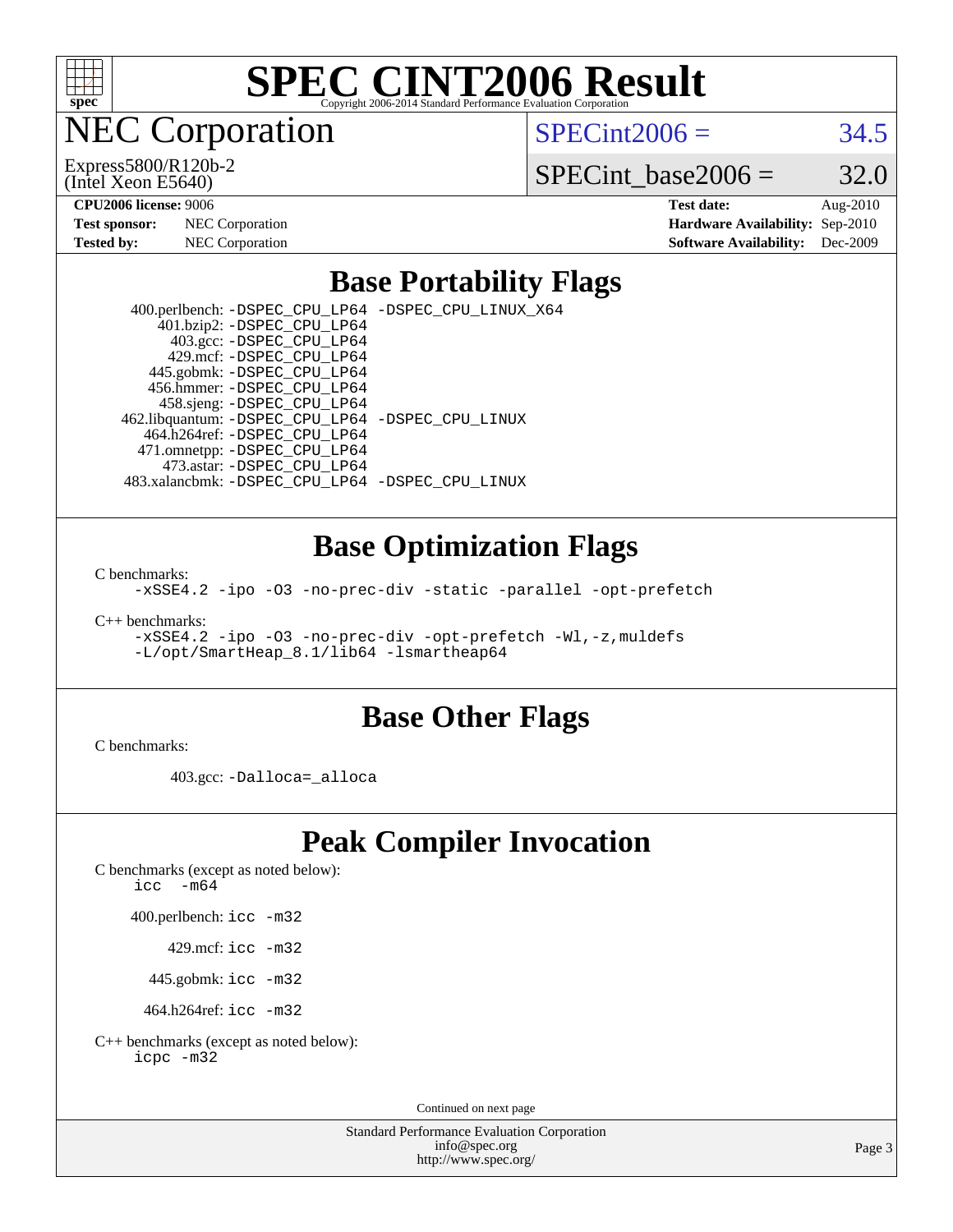

**EC Corporation** 

 $SPECint2006 = 34.5$  $SPECint2006 = 34.5$ 

(Intel Xeon E5640) Express5800/R120b-2 SPECint base2006 =  $32.0$ 

**[CPU2006 license:](http://www.spec.org/auto/cpu2006/Docs/result-fields.html#CPU2006license)** 9006 **[Test date:](http://www.spec.org/auto/cpu2006/Docs/result-fields.html#Testdate)** Aug-2010 **[Test sponsor:](http://www.spec.org/auto/cpu2006/Docs/result-fields.html#Testsponsor)** NEC Corporation **NEC Corporation [Hardware Availability:](http://www.spec.org/auto/cpu2006/Docs/result-fields.html#HardwareAvailability)** Sep-2010 **[Tested by:](http://www.spec.org/auto/cpu2006/Docs/result-fields.html#Testedby)** NEC Corporation **[Software Availability:](http://www.spec.org/auto/cpu2006/Docs/result-fields.html#SoftwareAvailability)** Dec-2009

# **[Peak Compiler Invocation \(Continued\)](http://www.spec.org/auto/cpu2006/Docs/result-fields.html#PeakCompilerInvocation)**

473.astar: [icpc -m64](http://www.spec.org/cpu2006/results/res2010q3/cpu2006-20100829-13108.flags.html#user_peakCXXLD473_astar_intel_icpc_64bit_fc66a5337ce925472a5c54ad6a0de310)

### **[Peak Portability Flags](http://www.spec.org/auto/cpu2006/Docs/result-fields.html#PeakPortabilityFlags)**

 400.perlbench: [-DSPEC\\_CPU\\_LINUX\\_IA32](http://www.spec.org/cpu2006/results/res2010q3/cpu2006-20100829-13108.flags.html#b400.perlbench_peakCPORTABILITY_DSPEC_CPU_LINUX_IA32) 401.bzip2: [-DSPEC\\_CPU\\_LP64](http://www.spec.org/cpu2006/results/res2010q3/cpu2006-20100829-13108.flags.html#suite_peakPORTABILITY401_bzip2_DSPEC_CPU_LP64)

 403.gcc: [-DSPEC\\_CPU\\_LP64](http://www.spec.org/cpu2006/results/res2010q3/cpu2006-20100829-13108.flags.html#suite_peakPORTABILITY403_gcc_DSPEC_CPU_LP64) 456.hmmer: [-DSPEC\\_CPU\\_LP64](http://www.spec.org/cpu2006/results/res2010q3/cpu2006-20100829-13108.flags.html#suite_peakPORTABILITY456_hmmer_DSPEC_CPU_LP64) 458.sjeng: [-DSPEC\\_CPU\\_LP64](http://www.spec.org/cpu2006/results/res2010q3/cpu2006-20100829-13108.flags.html#suite_peakPORTABILITY458_sjeng_DSPEC_CPU_LP64) 462.libquantum: [-DSPEC\\_CPU\\_LP64](http://www.spec.org/cpu2006/results/res2010q3/cpu2006-20100829-13108.flags.html#suite_peakPORTABILITY462_libquantum_DSPEC_CPU_LP64) [-DSPEC\\_CPU\\_LINUX](http://www.spec.org/cpu2006/results/res2010q3/cpu2006-20100829-13108.flags.html#b462.libquantum_peakCPORTABILITY_DSPEC_CPU_LINUX) 473.astar: [-DSPEC\\_CPU\\_LP64](http://www.spec.org/cpu2006/results/res2010q3/cpu2006-20100829-13108.flags.html#suite_peakPORTABILITY473_astar_DSPEC_CPU_LP64) 483.xalancbmk: [-DSPEC\\_CPU\\_LINUX](http://www.spec.org/cpu2006/results/res2010q3/cpu2006-20100829-13108.flags.html#b483.xalancbmk_peakCXXPORTABILITY_DSPEC_CPU_LINUX)

# **[Peak Optimization Flags](http://www.spec.org/auto/cpu2006/Docs/result-fields.html#PeakOptimizationFlags)**

[C benchmarks](http://www.spec.org/auto/cpu2006/Docs/result-fields.html#Cbenchmarks):

 400.perlbench: [-xSSE4.2](http://www.spec.org/cpu2006/results/res2010q3/cpu2006-20100829-13108.flags.html#user_peakPASS2_CFLAGSPASS2_LDCFLAGS400_perlbench_f-xSSE42_f91528193cf0b216347adb8b939d4107)(pass 2) [-prof-gen](http://www.spec.org/cpu2006/results/res2010q3/cpu2006-20100829-13108.flags.html#user_peakPASS1_CFLAGSPASS1_LDCFLAGS400_perlbench_prof_gen_e43856698f6ca7b7e442dfd80e94a8fc)(pass 1) [-ipo](http://www.spec.org/cpu2006/results/res2010q3/cpu2006-20100829-13108.flags.html#user_peakPASS2_CFLAGSPASS2_LDCFLAGS400_perlbench_f-ipo)(pass 2) [-O3](http://www.spec.org/cpu2006/results/res2010q3/cpu2006-20100829-13108.flags.html#user_peakPASS2_CFLAGSPASS2_LDCFLAGS400_perlbench_f-O3)(pass 2) [-no-prec-div](http://www.spec.org/cpu2006/results/res2010q3/cpu2006-20100829-13108.flags.html#user_peakPASS2_CFLAGSPASS2_LDCFLAGS400_perlbench_f-no-prec-div)(pass 2) [-static](http://www.spec.org/cpu2006/results/res2010q3/cpu2006-20100829-13108.flags.html#user_peakPASS2_CFLAGSPASS2_LDCFLAGS400_perlbench_f-static)(pass 2) [-prof-use](http://www.spec.org/cpu2006/results/res2010q3/cpu2006-20100829-13108.flags.html#user_peakPASS2_CFLAGSPASS2_LDCFLAGS400_perlbench_prof_use_bccf7792157ff70d64e32fe3e1250b55)(pass 2) [-ansi-alias](http://www.spec.org/cpu2006/results/res2010q3/cpu2006-20100829-13108.flags.html#user_peakCOPTIMIZE400_perlbench_f-ansi-alias) [-opt-prefetch](http://www.spec.org/cpu2006/results/res2010q3/cpu2006-20100829-13108.flags.html#user_peakCOPTIMIZE400_perlbench_f-opt-prefetch) 401.bzip2: [-xSSE4.2](http://www.spec.org/cpu2006/results/res2010q3/cpu2006-20100829-13108.flags.html#user_peakPASS2_CFLAGSPASS2_LDCFLAGS401_bzip2_f-xSSE42_f91528193cf0b216347adb8b939d4107)(pass 2) [-prof-gen](http://www.spec.org/cpu2006/results/res2010q3/cpu2006-20100829-13108.flags.html#user_peakPASS1_CFLAGSPASS1_LDCFLAGS401_bzip2_prof_gen_e43856698f6ca7b7e442dfd80e94a8fc)(pass 1) [-ipo](http://www.spec.org/cpu2006/results/res2010q3/cpu2006-20100829-13108.flags.html#user_peakPASS2_CFLAGSPASS2_LDCFLAGS401_bzip2_f-ipo)(pass 2) [-O3](http://www.spec.org/cpu2006/results/res2010q3/cpu2006-20100829-13108.flags.html#user_peakPASS2_CFLAGSPASS2_LDCFLAGS401_bzip2_f-O3)(pass 2) [-no-prec-div](http://www.spec.org/cpu2006/results/res2010q3/cpu2006-20100829-13108.flags.html#user_peakCOPTIMIZEPASS2_CFLAGSPASS2_LDCFLAGS401_bzip2_f-no-prec-div) [-static](http://www.spec.org/cpu2006/results/res2010q3/cpu2006-20100829-13108.flags.html#user_peakPASS2_CFLAGSPASS2_LDCFLAGS401_bzip2_f-static)(pass 2) [-prof-use](http://www.spec.org/cpu2006/results/res2010q3/cpu2006-20100829-13108.flags.html#user_peakPASS2_CFLAGSPASS2_LDCFLAGS401_bzip2_prof_use_bccf7792157ff70d64e32fe3e1250b55)(pass 2) [-auto-ilp32](http://www.spec.org/cpu2006/results/res2010q3/cpu2006-20100829-13108.flags.html#user_peakCOPTIMIZE401_bzip2_f-auto-ilp32) [-opt-prefetch](http://www.spec.org/cpu2006/results/res2010q3/cpu2006-20100829-13108.flags.html#user_peakCOPTIMIZE401_bzip2_f-opt-prefetch) [-ansi-alias](http://www.spec.org/cpu2006/results/res2010q3/cpu2006-20100829-13108.flags.html#user_peakCOPTIMIZE401_bzip2_f-ansi-alias) 403.gcc: [-xSSE4.2](http://www.spec.org/cpu2006/results/res2010q3/cpu2006-20100829-13108.flags.html#user_peakCOPTIMIZE403_gcc_f-xSSE42_f91528193cf0b216347adb8b939d4107) [-ipo](http://www.spec.org/cpu2006/results/res2010q3/cpu2006-20100829-13108.flags.html#user_peakCOPTIMIZE403_gcc_f-ipo) [-O3](http://www.spec.org/cpu2006/results/res2010q3/cpu2006-20100829-13108.flags.html#user_peakCOPTIMIZE403_gcc_f-O3) [-no-prec-div](http://www.spec.org/cpu2006/results/res2010q3/cpu2006-20100829-13108.flags.html#user_peakCOPTIMIZE403_gcc_f-no-prec-div) [-static](http://www.spec.org/cpu2006/results/res2010q3/cpu2006-20100829-13108.flags.html#user_peakCOPTIMIZE403_gcc_f-static) [-inline-calloc](http://www.spec.org/cpu2006/results/res2010q3/cpu2006-20100829-13108.flags.html#user_peakCOPTIMIZE403_gcc_f-inline-calloc) [-opt-malloc-options=3](http://www.spec.org/cpu2006/results/res2010q3/cpu2006-20100829-13108.flags.html#user_peakCOPTIMIZE403_gcc_f-opt-malloc-options_13ab9b803cf986b4ee62f0a5998c2238) [-auto-ilp32](http://www.spec.org/cpu2006/results/res2010q3/cpu2006-20100829-13108.flags.html#user_peakCOPTIMIZE403_gcc_f-auto-ilp32) 429.mcf: [-xSSE4.2](http://www.spec.org/cpu2006/results/res2010q3/cpu2006-20100829-13108.flags.html#user_peakCOPTIMIZE429_mcf_f-xSSE42_f91528193cf0b216347adb8b939d4107) [-ipo](http://www.spec.org/cpu2006/results/res2010q3/cpu2006-20100829-13108.flags.html#user_peakCOPTIMIZE429_mcf_f-ipo) [-O3](http://www.spec.org/cpu2006/results/res2010q3/cpu2006-20100829-13108.flags.html#user_peakCOPTIMIZE429_mcf_f-O3) [-no-prec-div](http://www.spec.org/cpu2006/results/res2010q3/cpu2006-20100829-13108.flags.html#user_peakCOPTIMIZE429_mcf_f-no-prec-div) [-static](http://www.spec.org/cpu2006/results/res2010q3/cpu2006-20100829-13108.flags.html#user_peakCOPTIMIZE429_mcf_f-static) [-opt-prefetch](http://www.spec.org/cpu2006/results/res2010q3/cpu2006-20100829-13108.flags.html#user_peakCOPTIMIZE429_mcf_f-opt-prefetch) 445.gobmk: [-xSSE4.2](http://www.spec.org/cpu2006/results/res2010q3/cpu2006-20100829-13108.flags.html#user_peakPASS2_CFLAGSPASS2_LDCFLAGS445_gobmk_f-xSSE42_f91528193cf0b216347adb8b939d4107)(pass 2) [-prof-gen](http://www.spec.org/cpu2006/results/res2010q3/cpu2006-20100829-13108.flags.html#user_peakPASS1_CFLAGSPASS1_LDCFLAGS445_gobmk_prof_gen_e43856698f6ca7b7e442dfd80e94a8fc)(pass 1) [-prof-use](http://www.spec.org/cpu2006/results/res2010q3/cpu2006-20100829-13108.flags.html#user_peakPASS2_CFLAGSPASS2_LDCFLAGS445_gobmk_prof_use_bccf7792157ff70d64e32fe3e1250b55)(pass 2) [-O2](http://www.spec.org/cpu2006/results/res2010q3/cpu2006-20100829-13108.flags.html#user_peakCOPTIMIZE445_gobmk_f-O2) [-ipo](http://www.spec.org/cpu2006/results/res2010q3/cpu2006-20100829-13108.flags.html#user_peakCOPTIMIZE445_gobmk_f-ipo) [-no-prec-div](http://www.spec.org/cpu2006/results/res2010q3/cpu2006-20100829-13108.flags.html#user_peakCOPTIMIZE445_gobmk_f-no-prec-div) [-ansi-alias](http://www.spec.org/cpu2006/results/res2010q3/cpu2006-20100829-13108.flags.html#user_peakCOPTIMIZE445_gobmk_f-ansi-alias) 456.hmmer: [-xSSE4.2](http://www.spec.org/cpu2006/results/res2010q3/cpu2006-20100829-13108.flags.html#user_peakCOPTIMIZE456_hmmer_f-xSSE42_f91528193cf0b216347adb8b939d4107) [-ipo](http://www.spec.org/cpu2006/results/res2010q3/cpu2006-20100829-13108.flags.html#user_peakCOPTIMIZE456_hmmer_f-ipo) [-O3](http://www.spec.org/cpu2006/results/res2010q3/cpu2006-20100829-13108.flags.html#user_peakCOPTIMIZE456_hmmer_f-O3) [-no-prec-div](http://www.spec.org/cpu2006/results/res2010q3/cpu2006-20100829-13108.flags.html#user_peakCOPTIMIZE456_hmmer_f-no-prec-div) [-static](http://www.spec.org/cpu2006/results/res2010q3/cpu2006-20100829-13108.flags.html#user_peakCOPTIMIZE456_hmmer_f-static) [-unroll2](http://www.spec.org/cpu2006/results/res2010q3/cpu2006-20100829-13108.flags.html#user_peakCOPTIMIZE456_hmmer_f-unroll_784dae83bebfb236979b41d2422d7ec2) [-ansi-alias](http://www.spec.org/cpu2006/results/res2010q3/cpu2006-20100829-13108.flags.html#user_peakCOPTIMIZE456_hmmer_f-ansi-alias) [-auto-ilp32](http://www.spec.org/cpu2006/results/res2010q3/cpu2006-20100829-13108.flags.html#user_peakCOPTIMIZE456_hmmer_f-auto-ilp32) 458.sjeng: [-xSSE4.2](http://www.spec.org/cpu2006/results/res2010q3/cpu2006-20100829-13108.flags.html#user_peakPASS2_CFLAGSPASS2_LDCFLAGS458_sjeng_f-xSSE42_f91528193cf0b216347adb8b939d4107)(pass 2) [-prof-gen](http://www.spec.org/cpu2006/results/res2010q3/cpu2006-20100829-13108.flags.html#user_peakPASS1_CFLAGSPASS1_LDCFLAGS458_sjeng_prof_gen_e43856698f6ca7b7e442dfd80e94a8fc)(pass 1) [-ipo](http://www.spec.org/cpu2006/results/res2010q3/cpu2006-20100829-13108.flags.html#user_peakPASS2_CFLAGSPASS2_LDCFLAGS458_sjeng_f-ipo)(pass 2) [-O3](http://www.spec.org/cpu2006/results/res2010q3/cpu2006-20100829-13108.flags.html#user_peakPASS2_CFLAGSPASS2_LDCFLAGS458_sjeng_f-O3)(pass 2) [-no-prec-div](http://www.spec.org/cpu2006/results/res2010q3/cpu2006-20100829-13108.flags.html#user_peakPASS2_CFLAGSPASS2_LDCFLAGS458_sjeng_f-no-prec-div)(pass 2) [-static](http://www.spec.org/cpu2006/results/res2010q3/cpu2006-20100829-13108.flags.html#user_peakPASS2_CFLAGSPASS2_LDCFLAGS458_sjeng_f-static)(pass 2) [-prof-use](http://www.spec.org/cpu2006/results/res2010q3/cpu2006-20100829-13108.flags.html#user_peakPASS2_CFLAGSPASS2_LDCFLAGS458_sjeng_prof_use_bccf7792157ff70d64e32fe3e1250b55)(pass 2) [-unroll4](http://www.spec.org/cpu2006/results/res2010q3/cpu2006-20100829-13108.flags.html#user_peakCOPTIMIZE458_sjeng_f-unroll_4e5e4ed65b7fd20bdcd365bec371b81f) 462.libquantum: [-xSSE4.2](http://www.spec.org/cpu2006/results/res2010q3/cpu2006-20100829-13108.flags.html#user_peakCOPTIMIZE462_libquantum_f-xSSE42_f91528193cf0b216347adb8b939d4107) [-ipo](http://www.spec.org/cpu2006/results/res2010q3/cpu2006-20100829-13108.flags.html#user_peakCOPTIMIZE462_libquantum_f-ipo) [-O3](http://www.spec.org/cpu2006/results/res2010q3/cpu2006-20100829-13108.flags.html#user_peakCOPTIMIZE462_libquantum_f-O3) [-no-prec-div](http://www.spec.org/cpu2006/results/res2010q3/cpu2006-20100829-13108.flags.html#user_peakCOPTIMIZE462_libquantum_f-no-prec-div) [-static](http://www.spec.org/cpu2006/results/res2010q3/cpu2006-20100829-13108.flags.html#user_peakCOPTIMIZE462_libquantum_f-static) [-parallel](http://www.spec.org/cpu2006/results/res2010q3/cpu2006-20100829-13108.flags.html#user_peakCOPTIMIZE462_libquantum_f-parallel) [-opt-prefetch](http://www.spec.org/cpu2006/results/res2010q3/cpu2006-20100829-13108.flags.html#user_peakCOPTIMIZE462_libquantum_f-opt-prefetch) [-par-schedule-static=32768](http://www.spec.org/cpu2006/results/res2010q3/cpu2006-20100829-13108.flags.html#user_peakCOPTIMIZE462_libquantum_f-par-schedule_9386bcd99ba64e99ee01d1aafefddd14) [-ansi-alias](http://www.spec.org/cpu2006/results/res2010q3/cpu2006-20100829-13108.flags.html#user_peakCOPTIMIZE462_libquantum_f-ansi-alias) 464.h264ref: [-xSSE4.2](http://www.spec.org/cpu2006/results/res2010q3/cpu2006-20100829-13108.flags.html#user_peakPASS2_CFLAGSPASS2_LDCFLAGS464_h264ref_f-xSSE42_f91528193cf0b216347adb8b939d4107)(pass 2) [-prof-gen](http://www.spec.org/cpu2006/results/res2010q3/cpu2006-20100829-13108.flags.html#user_peakPASS1_CFLAGSPASS1_LDCFLAGS464_h264ref_prof_gen_e43856698f6ca7b7e442dfd80e94a8fc)(pass 1) [-ipo](http://www.spec.org/cpu2006/results/res2010q3/cpu2006-20100829-13108.flags.html#user_peakPASS2_CFLAGSPASS2_LDCFLAGS464_h264ref_f-ipo)(pass 2) [-O3](http://www.spec.org/cpu2006/results/res2010q3/cpu2006-20100829-13108.flags.html#user_peakPASS2_CFLAGSPASS2_LDCFLAGS464_h264ref_f-O3)(pass 2) [-no-prec-div](http://www.spec.org/cpu2006/results/res2010q3/cpu2006-20100829-13108.flags.html#user_peakPASS2_CFLAGSPASS2_LDCFLAGS464_h264ref_f-no-prec-div)(pass 2) [-static](http://www.spec.org/cpu2006/results/res2010q3/cpu2006-20100829-13108.flags.html#user_peakPASS2_CFLAGSPASS2_LDCFLAGS464_h264ref_f-static)(pass 2) [-prof-use](http://www.spec.org/cpu2006/results/res2010q3/cpu2006-20100829-13108.flags.html#user_peakPASS2_CFLAGSPASS2_LDCFLAGS464_h264ref_prof_use_bccf7792157ff70d64e32fe3e1250b55)(pass 2) [-unroll2](http://www.spec.org/cpu2006/results/res2010q3/cpu2006-20100829-13108.flags.html#user_peakCOPTIMIZE464_h264ref_f-unroll_784dae83bebfb236979b41d2422d7ec2) [-ansi-alias](http://www.spec.org/cpu2006/results/res2010q3/cpu2006-20100829-13108.flags.html#user_peakCOPTIMIZE464_h264ref_f-ansi-alias)

Continued on next page